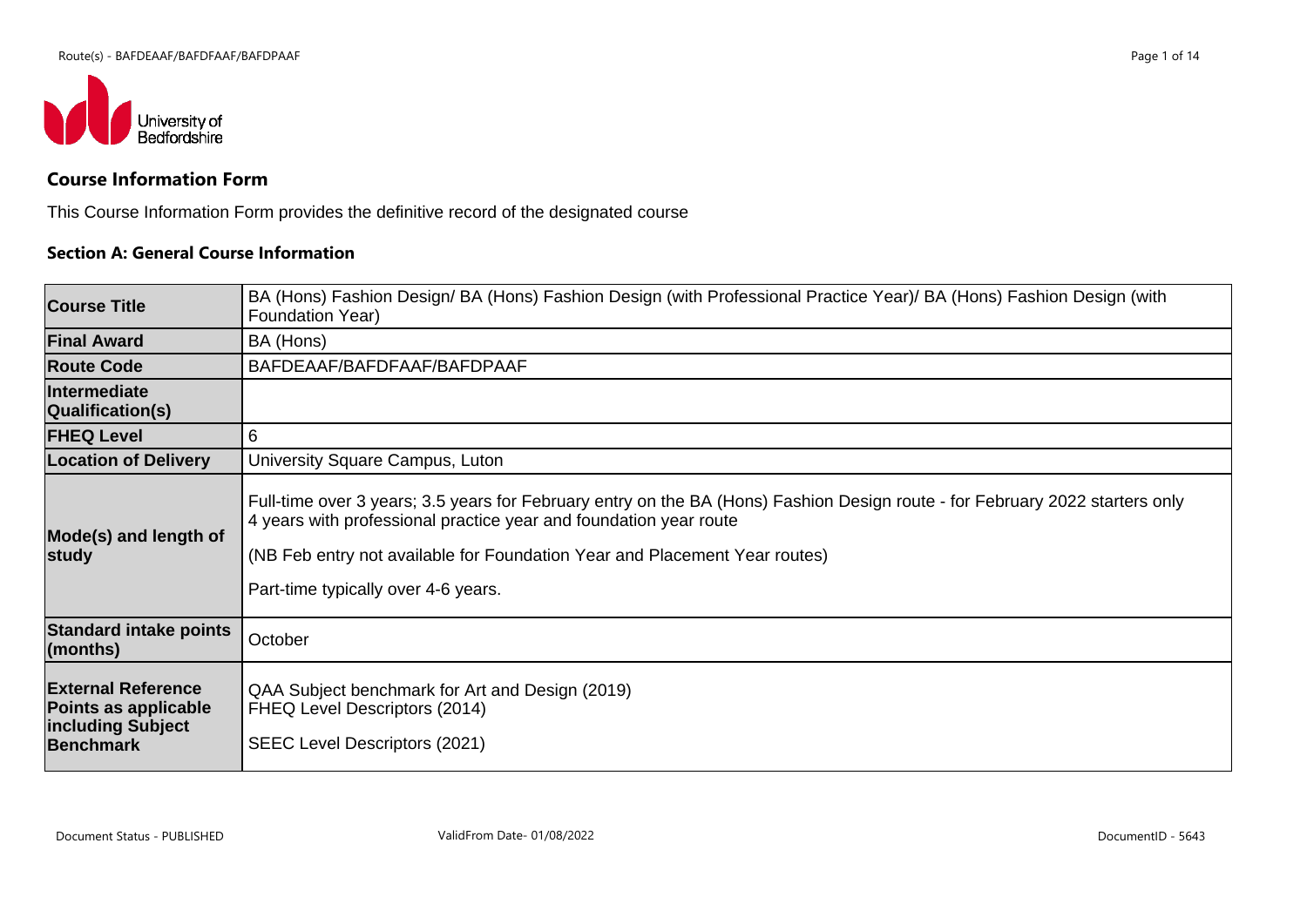| <b>Professional, Statutory</b><br>or Regulatory Body<br>(PSRB) accreditation or<br>endorsement | <sup>I</sup> N/A |
|------------------------------------------------------------------------------------------------|------------------|
| <b>HECoS code(s)</b>                                                                           | 100055           |
| <b>UCAS Course Code</b>                                                                        | W231; W2FY; W238 |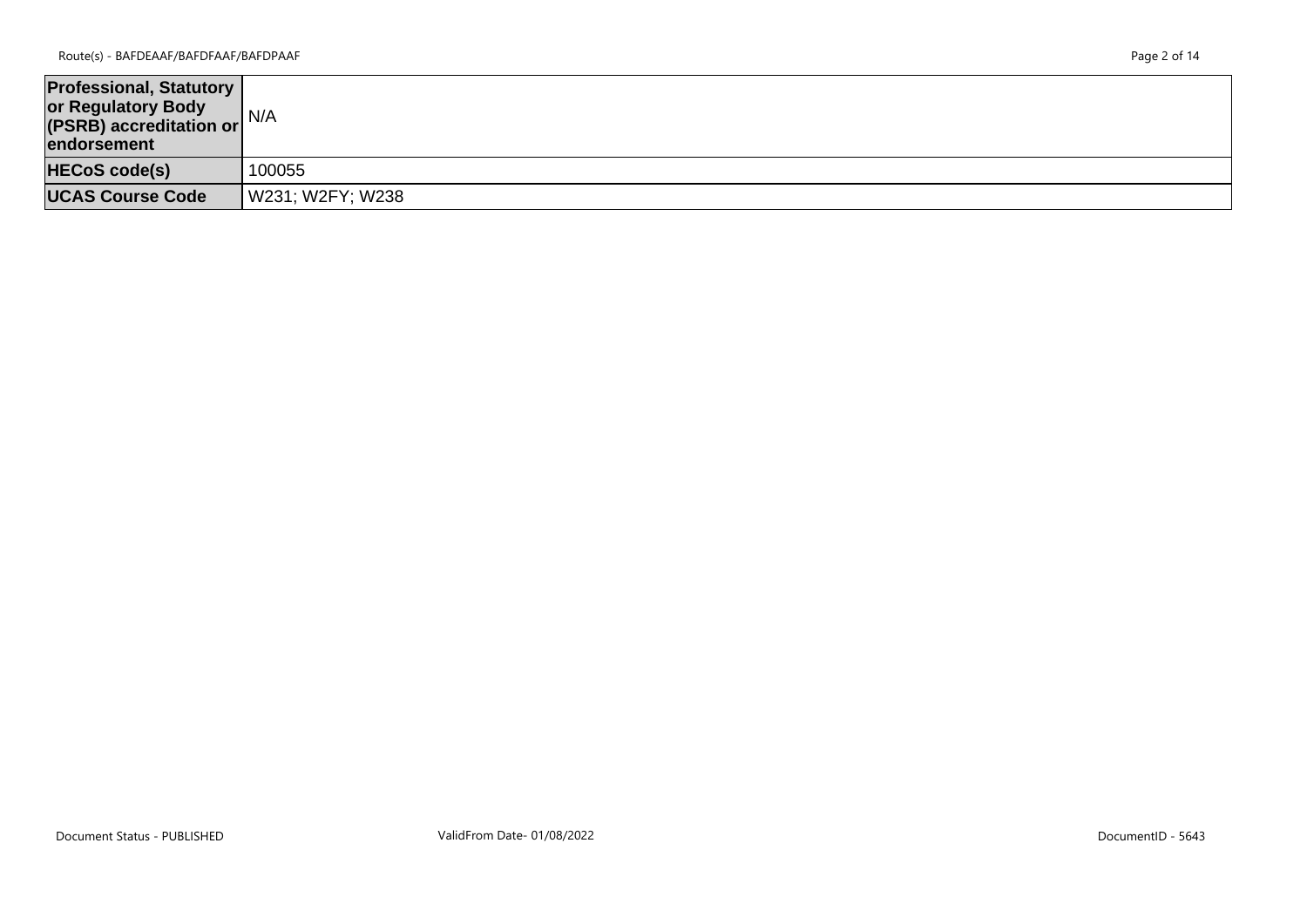$\overline{\phantom{a}}$ 

 $\Box$ 

|                    | The fashion design course focuses on creativity and contemporary fashion design practices, which is underpinned by cultural,<br>social, commercial, environmental, political, and conceptual ideas. Graduating with a professional portfolio ready for industry, you<br>will develop your own fashion practice using our fashion studio in the historic Alexon House, the previous home to the Alexon<br>fashion company. You will create fashion collections using our industry standard manufacturing facilities, as well as digital textile<br>printing, laser cutting and 3D printing.As part of our Industry Speaker series, you will meet designers, artist, editors, curators and<br>recruiters on a weekly basis. Through our close links with industry you will work on live briefs and competitions. Students will also<br>get the opportunity to join our regular international trips to visit trade fairs and galleries as well as exploring world fashion with the<br>Go Global programme run by the university.<br>Our graduates have entered many areas of the fashion industry and have worked with Alexander McQueen, Mary Katranzou, Lulu<br>Liu, Sopie Webster, Amanda Wakeley, Zandra Rhodes, Love Magazine and Denza International. Some of our graduates have<br>started their own label, such as AAUGUST who won Young Designer of The Year at Africa Fashion Week London, or go on to<br>develop their research as post graduate study.                                                                                                                                                                                                                                                                                                                                                                                                                                                                                                                                                                                                                                                                                                                                                                                                                                                                                                                                                                                                                                                                                                                                                                                                                                                                               |
|--------------------|-----------------------------------------------------------------------------------------------------------------------------------------------------------------------------------------------------------------------------------------------------------------------------------------------------------------------------------------------------------------------------------------------------------------------------------------------------------------------------------------------------------------------------------------------------------------------------------------------------------------------------------------------------------------------------------------------------------------------------------------------------------------------------------------------------------------------------------------------------------------------------------------------------------------------------------------------------------------------------------------------------------------------------------------------------------------------------------------------------------------------------------------------------------------------------------------------------------------------------------------------------------------------------------------------------------------------------------------------------------------------------------------------------------------------------------------------------------------------------------------------------------------------------------------------------------------------------------------------------------------------------------------------------------------------------------------------------------------------------------------------------------------------------------------------------------------------------------------------------------------------------------------------------------------------------------------------------------------------------------------------------------------------------------------------------------------------------------------------------------------------------------------------------------------------------------------------------------------------------------------------------------------------------------------------------------------------------------------------------------------------------------------------------------------------------------------------------------------------------------------------------------------------------------------------------------------------------------------------------------------------------------------------------------------------------------------------------------------------------------------------|
| <b>Course Aims</b> | The course focuses on the development of your abilities in the following areas: Enquiry The course will enable you to develop and<br>use various academic enquiry skills from a range of key ideas in Fashion, Art and Design. You will also acquire personal and<br>practice-based skills in areas of specific relevance contemporary fashion practice, notably management practice, communication<br>and multi-agency working. All of this will move you forward towards a qualification that will enhance your prospects of a fulfilling<br>career in the fashion design. Develop research material that is relevant both to Fashion Design generally and to your practice<br>specifically. In order to inform and support your studio-based activities you will be encouraged to research material that is relevant<br>to practical projects and workshops and which will help you to consider your emerging work in a relevant context. Wider contexts<br>of understanding in visual practiceTo engage you in analytical and reflective thinking with a consideration of the artistic, critical<br>and cultural contexts associated with Fashion Design so that you might understand the value of your work and make independent<br>assessments of its progress and the learning in which you are involved.<br>Collaboration To provide a degree course in Fashion Design that, not only equips you with appropriate knowledge, experience and<br>understanding to take a productive and critical place in a world that is increasingly affected by developments in fashion and textile<br>design, but also provides you with the means by which to engage in further learning throughout your life. Including the team<br>working skills needed in garment production and textile development, PR and marketing and haute/demi couture practice.Group<br>discussion and critiques will help to draw your attention strengths and weaknesses of your courses of action. Maintaining your<br>research portfolio will involve you in on-going self-reflection, analysis and evaluation. Enterprise The course provides an<br>opportunity to shape your degree course in accordance with your personal preferences and future career aspirations. To promote<br>professional practice, including self-marketing techniques, presentation skills and team working, so that you can gain insights into<br>professional levels of practice that will prepare them for the world of work and employment<br>You will be encouraged to see your work in the context of public display. Student exhibitions will include professional marketing<br>and planning to help develop the individuals' skills in promotion and entrepreneurial thinking. |
|                    |                                                                                                                                                                                                                                                                                                                                                                                                                                                                                                                                                                                                                                                                                                                                                                                                                                                                                                                                                                                                                                                                                                                                                                                                                                                                                                                                                                                                                                                                                                                                                                                                                                                                                                                                                                                                                                                                                                                                                                                                                                                                                                                                                                                                                                                                                                                                                                                                                                                                                                                                                                                                                                                                                                                                               |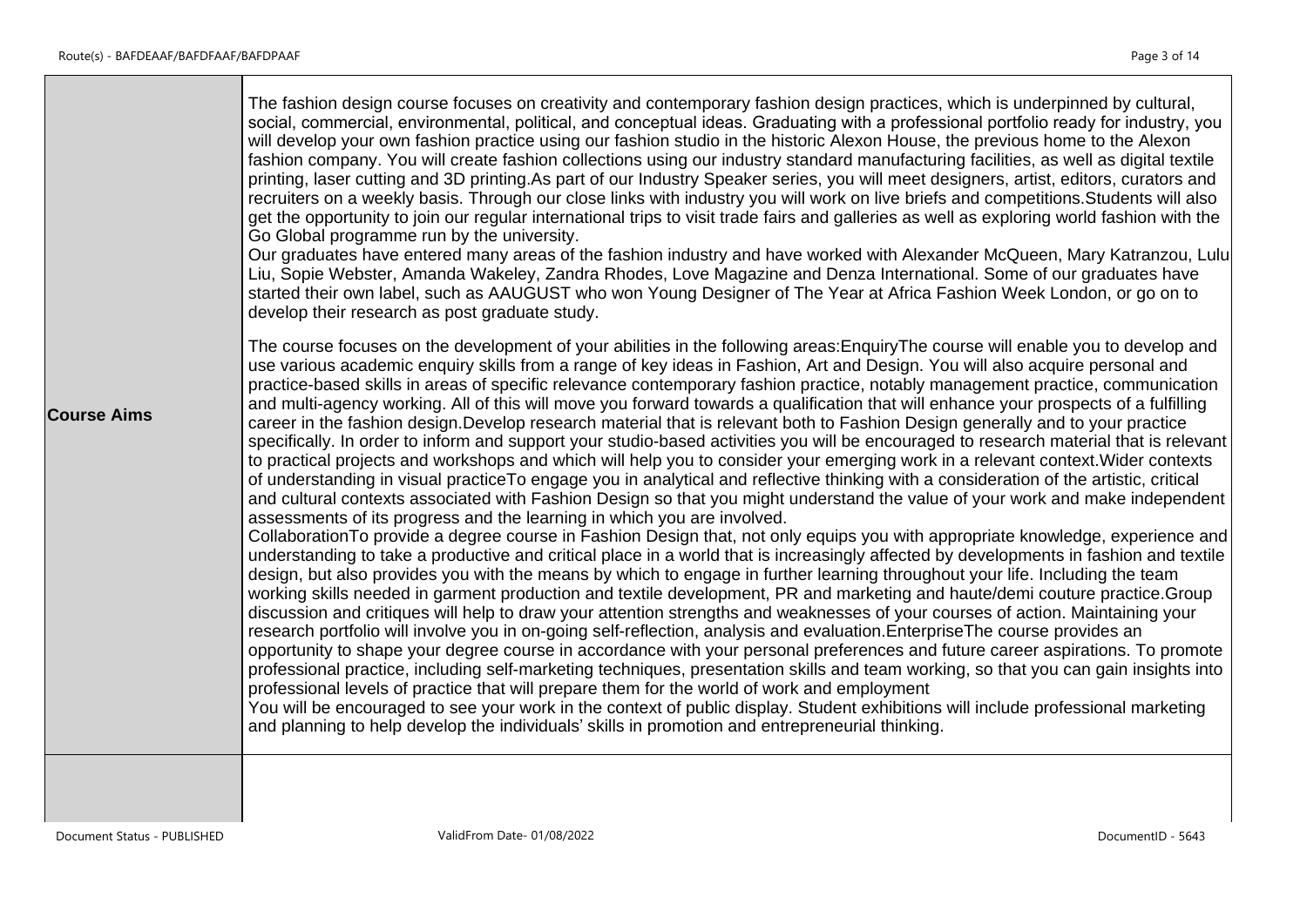|                        | below | Upon successful completion of your course you should meet the appropriate learning outcomes for your award shown in the table                                                                                                                                                                                                             |                                       |
|------------------------|-------|-------------------------------------------------------------------------------------------------------------------------------------------------------------------------------------------------------------------------------------------------------------------------------------------------------------------------------------------|---------------------------------------|
|                        |       | <b>Outcome</b>                                                                                                                                                                                                                                                                                                                            | Award                                 |
|                        |       | Subject Knowledge: Evidence knowledge of the broad critical and<br>contextual dimensions of Fashion Design, the significance of the<br>work of other practitioners, and the major developments in current<br>and emerging media and technologies.                                                                                         | BA (Hons) Fashion Design (all routes) |
|                        | 2     | Research Skills: Demonstrate proficiency in research and<br>development of ideas and concepts through observation,<br>investigation, enquiry, visualisation and/or making.                                                                                                                                                                | BA (Hons) Fashion Design (all routes) |
|                        | 3     | Making Skills: Study, experiment, develop proficiency in use of<br>materials and textiles, pattern cutting and manufacturing techniques,<br>appropriate digital software and processes, fashion illustration and<br>technical drawing.                                                                                                    | BA (Hons) Fashion Design (all routes) |
| <b>Course Learning</b> | 4     | Concepts & Ideas: Evidence ability to generate ideas independently<br>and/or as self-initiated activity and/or in response to set briefs and<br>negotiated projects.                                                                                                                                                                      | BA (Hons) Fashion Design (all routes) |
| <b>Outcomes</b>        | 5     | Creative Development: Develop ideas through to outcomes that<br>confirm an ability to select and use materials, processes and<br>environments, analysing and making connections between intention,<br>process, outcome, context and methods of dissemination.                                                                             | BA (Hons) Fashion Design (all routes) |
|                        | 6     | Intellectual Property: Demonstrate an understanding of the role and<br>impact of intellectual property and copyright within Fashion Design<br>and its wider context, observing sound and ethical working practices,<br>and professional/legal responsibilities relating to the subject.                                                   | BA (Hons) Fashion Design (all routes) |
|                        | 7     | Contextual Understanding: Consolidate, apply and extend learning<br>in different contexts and situations, both within and beyond the field<br>of art and design, considering issues which arise from the creative<br>practitioner's relationship with audiences, clients, markets,<br>environments, users, consumers, and/or participants | BA (Hons) Fashion Design (all routes) |
|                        | 8     | Ethical Awareness: Demonstrate awareness of contemporary socio-<br>political, ethical and cultural concerns, which might include but not<br>be limited to issues around sustainability, identity, inclusivity,<br>diversity and environmental responsibility.                                                                             | BA (Hons) Fashion Design (all routes) |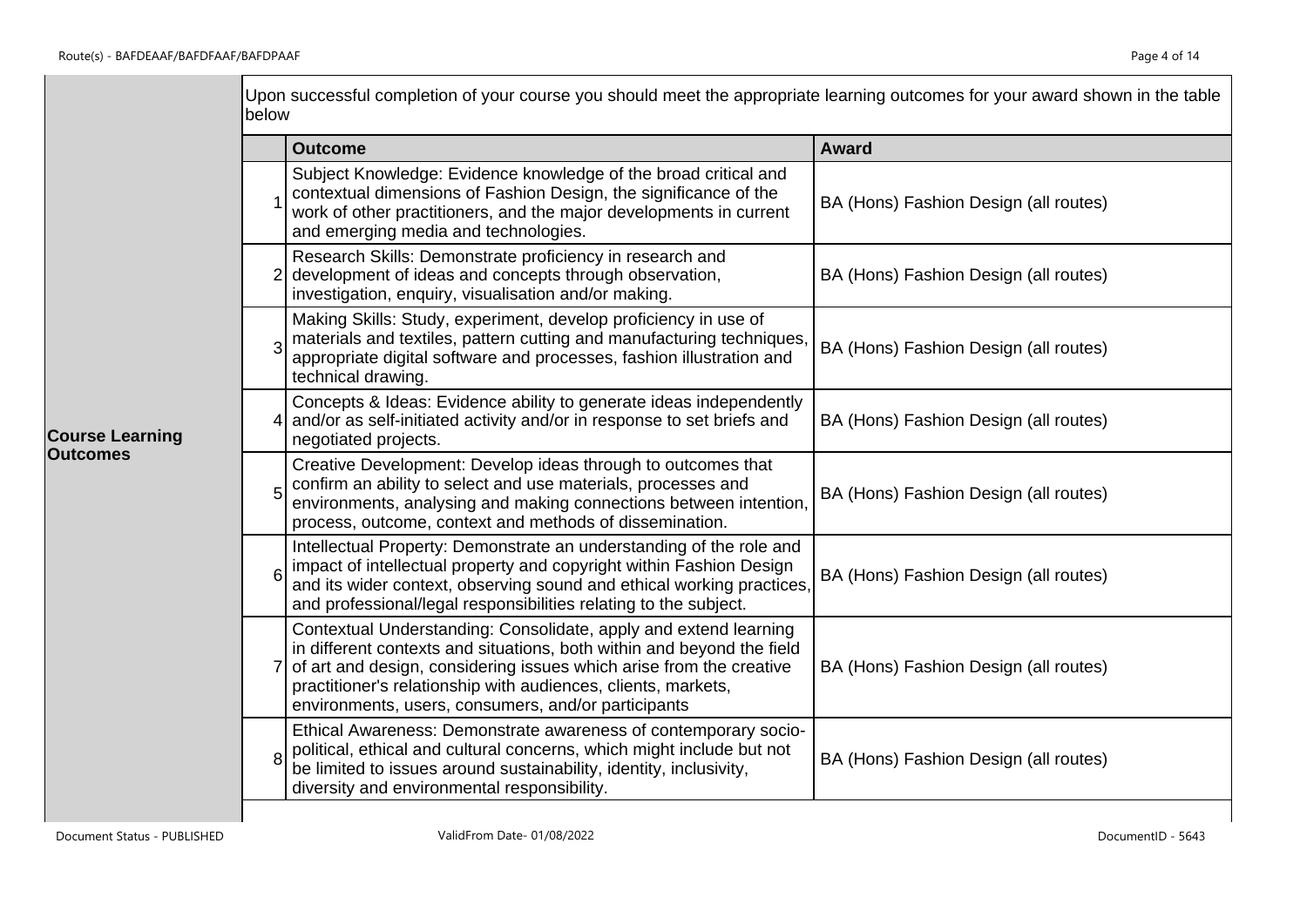|                                                 | Professional Behaviour: Exercise self-management skills in<br>managing workloads, collaborative working, interpersonal<br>BA (Hons) Fashion Design (all routes)<br>communication, presentation, accommodating change and<br>uncertainty to meeting deadlines                                                                                                                                  |
|-------------------------------------------------|-----------------------------------------------------------------------------------------------------------------------------------------------------------------------------------------------------------------------------------------------------------------------------------------------------------------------------------------------------------------------------------------------|
|                                                 | Professional Practice Year: Demonstrate knowledge and analytical<br>BA (Hons) Fashion Design (with Professional Practice<br>10 understanding of professional practice by successfully completing an<br>Year)<br>approved period of approved work place practice.                                                                                                                              |
|                                                 | To help a student to learn independently and take responsibility for their own learning, the curriculum is organised to promote the<br>progressive acquisition and entrenchment of the necessary concepts, skills, attitudes and knowledge associated with fashion<br>design.                                                                                                                 |
|                                                 | From Level 4 in the course, each student is encouraged to work independently, taking ownership of their creativity and its<br>outcomes, whilst at the same time developing an understanding of range of contexts that affect fashion design.                                                                                                                                                  |
|                                                 | Level 4 is underpinned with the acquisition of skills in art and design to build the confidence of the student. These skills give the<br>backbone for Level 5 where critical reflection, experimentation and enquiry are central to the learning experience.                                                                                                                                  |
|                                                 | The course will offer a degree of choice (through briefs and outside competition briefs) and is flexible in its approach to student<br>learning with an underlying educational philosophy of self-directed learning managed and supervised through close contact with<br>the student.                                                                                                         |
|                                                 | An essential feature of the learning and teaching will be a student's involvement in practical learning activities that confront visual<br>problems and ideas relevant to fashion design. At the same time learning activities will take professional and work-related<br>practices into consideration.                                                                                       |
|                                                 | The course aims to build a close relationship between practice and theory. This relationship informs level 6 where a creative<br>project – which is presented at the graduate fashion show - is informed by the students own particular insights into the critical,<br>cultural and professional contexts in which their own work is placed.                                                  |
|                                                 | Teaching and learning strategies include practical workshop sessions, personal study involving sustained practice in the studio or<br>workshop, some work-related learning opportunities, one-to-one tutorials/supervision, seminars, demonstrations, and importantly<br>the use of a reflective/contextual journal as a means of understanding and documenting your individual learning.     |
|                                                 | Research, and the mapping of research to practice, is important and seen as a means of continuous development, enabling the<br>student to work as a reflective, developing practitioner.                                                                                                                                                                                                      |
| Teaching, learning and<br>assessment strategies | Overall, the teaching, learning and assessment strategy is designed to support and enable students to achieve the learning<br>outcomes of the course. Fashion display, production techniques and research, for example, appear at all levels of the course to<br>link learning to 'real world' experience and prepare students for the demanding nature of the commercial environs of fashion |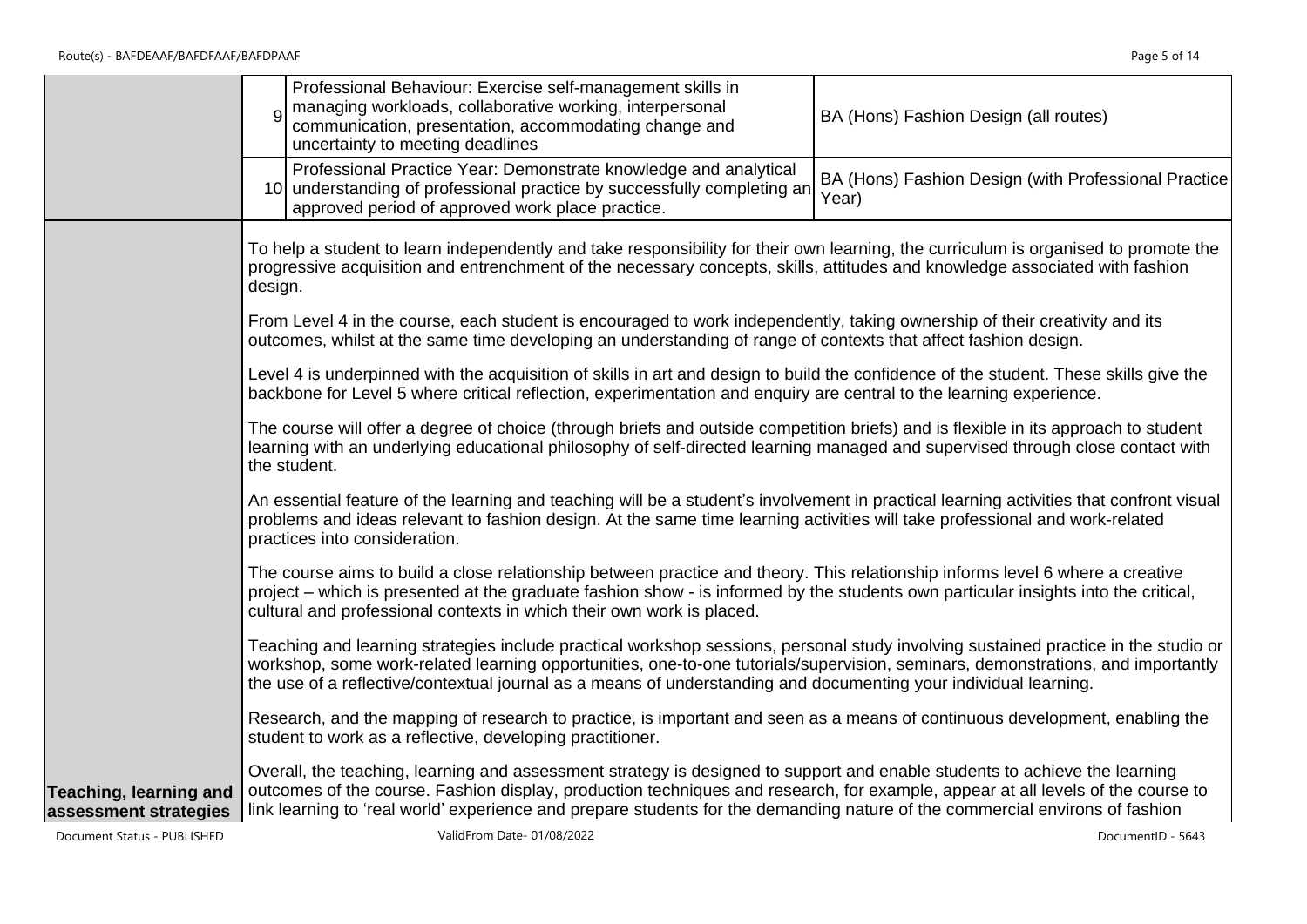|                         | design. This includes the development of an innate understanding of the issues, roles and impact of Intellectual property, rights<br>and safeguards of independent and commercial work in art and design that safeguard innovation and commercialisation of work.                                                                                                                                                                         |
|-------------------------|-------------------------------------------------------------------------------------------------------------------------------------------------------------------------------------------------------------------------------------------------------------------------------------------------------------------------------------------------------------------------------------------------------------------------------------------|
|                         | Feedback on assessment is an essential part of the learning experience and the reflections made on the tutor comments will<br>enable students to critically assess their learning and develop between briefs and tutor led studio critiques.                                                                                                                                                                                              |
|                         | Assessment                                                                                                                                                                                                                                                                                                                                                                                                                                |
|                         | A range of appropriate assessments will enable you to grow in confidence and demonstrate your acquisition of knowledge and<br>skills. The formative and summative assessment methods used across the course include:                                                                                                                                                                                                                      |
|                         | Coursework to include examples of Fashion Design, research sketchbooks/portfolios, professional portfolio, research<br>assignments, garment manufacture, 3-D development, essays, contextual writing and blogs.<br>Assessments based on individual and group presentations.                                                                                                                                                               |
|                         | Portfolio reviews are a key means of assessing, but they are also important for collating work for a professional portfolio. This<br>instils the right attitudes towards professional work whereby you can use your portfolio to promote yourself in professional<br>contexts.                                                                                                                                                            |
|                         | Essays and reports feature in developing writing skills, helping you to express ideas in a variety of ways and styles and to develop<br>academic writing skills that are of particular benefit in producing the final year contextual rationale for your major project.                                                                                                                                                                   |
|                         | A midpoint Formal Formative Assessment to review all work in progress<br>Key making skills are embedded in the teaching and learning of the course and will be taken into account in all assessments.                                                                                                                                                                                                                                     |
|                         | The assessments will develop incrementally across the course and allow you to gain skills, confidence and knowledge, receive<br>feedback and develop, thus allowing you to implement this knowledge and feedback into subsequent assessments.                                                                                                                                                                                             |
|                         | At the end of the course, completion of the assessments will demonstrate your ability to analyse current art and design practice -<br>in relation to Fashion Design - and communicate this, in both written and visual formats, as well as demonstrate a range of<br>transferable skills relevant to your professional employability.                                                                                                     |
| <b>Learning support</b> | The University's comprehensive student support service includes: Student Information Desk, a one-stop shop for any initial<br>enquiries; Student Support team advising and supporting those with physical or learning needs or more general student well<br>being; Study Hub team providing academic skills guidance; Personal Academic Tutoring system; a student managed Peer-<br>Assisted Learning scheme; support from your lecturers |
|                         | https://www.beds.ac.uk/entryrequirements                                                                                                                                                                                                                                                                                                                                                                                                  |
|                         |                                                                                                                                                                                                                                                                                                                                                                                                                                           |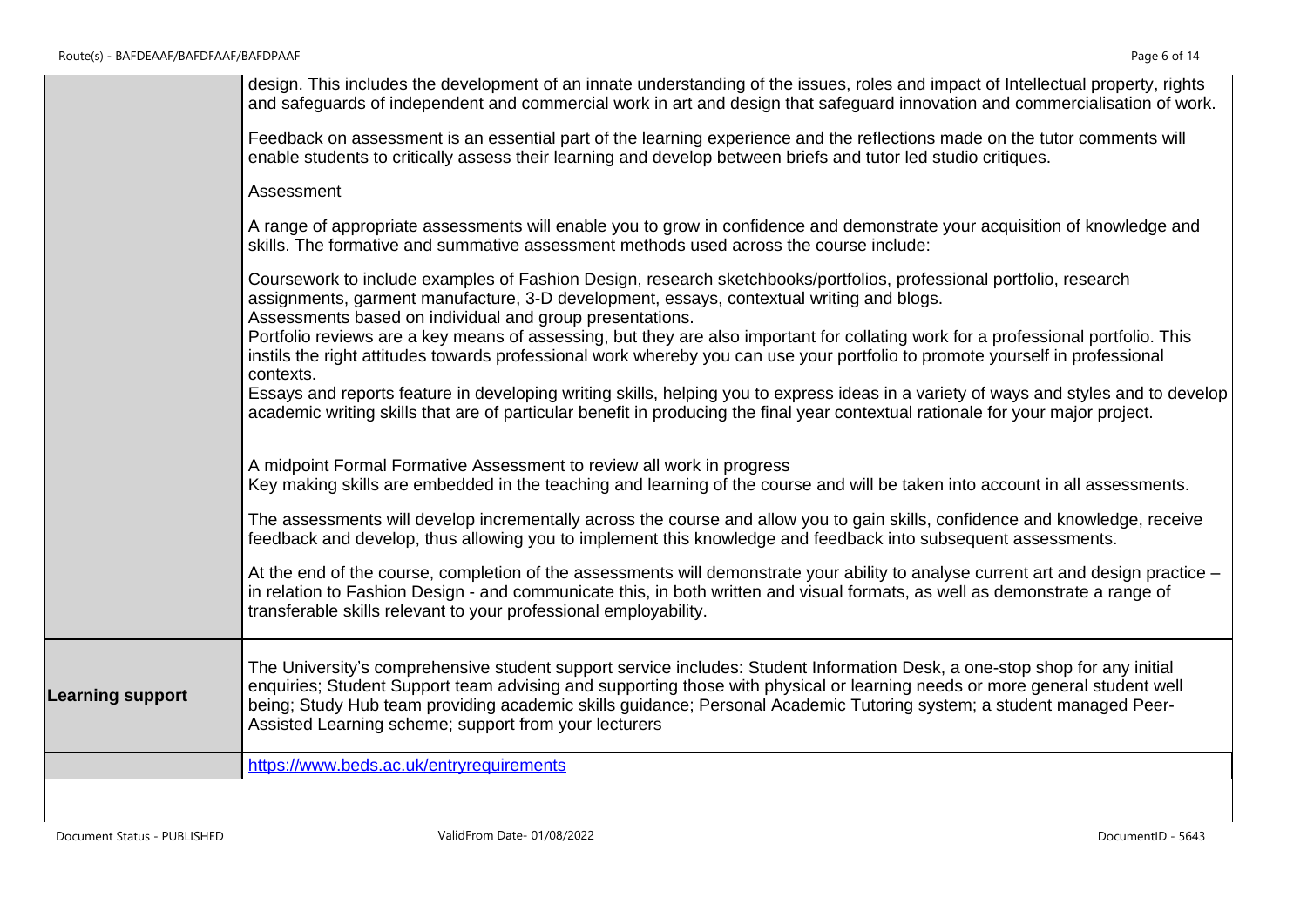|                            | <b>Approved Variations and Additions to Standard Admission</b>                                                                     |
|----------------------------|------------------------------------------------------------------------------------------------------------------------------------|
| <b>Admissions Criteria</b> | https://www.beds.ac.uk/entryrequirements                                                                                           |
|                            | Approved Variations and Additions to Standard Admission                                                                            |
|                            | Applicants will be requested to submit an Art and Design portfolio for review.                                                     |
|                            | https://www.beds.ac.uk/about-us/our-university/academic-information                                                                |
|                            | Note: Be aware that our regulations change every year                                                                              |
| <b>Assessment</b>          | Approved Variations and Additions to Standard Assessment Regulations'                                                              |
| <b>Regulations</b>         | https://www.beds.ac.uk/about-us/our-university/academic-information                                                                |
|                            | Note: Be aware that our regulations change every year<br>Approved Variations and Additions to Standard Assessment Regulations' N/A |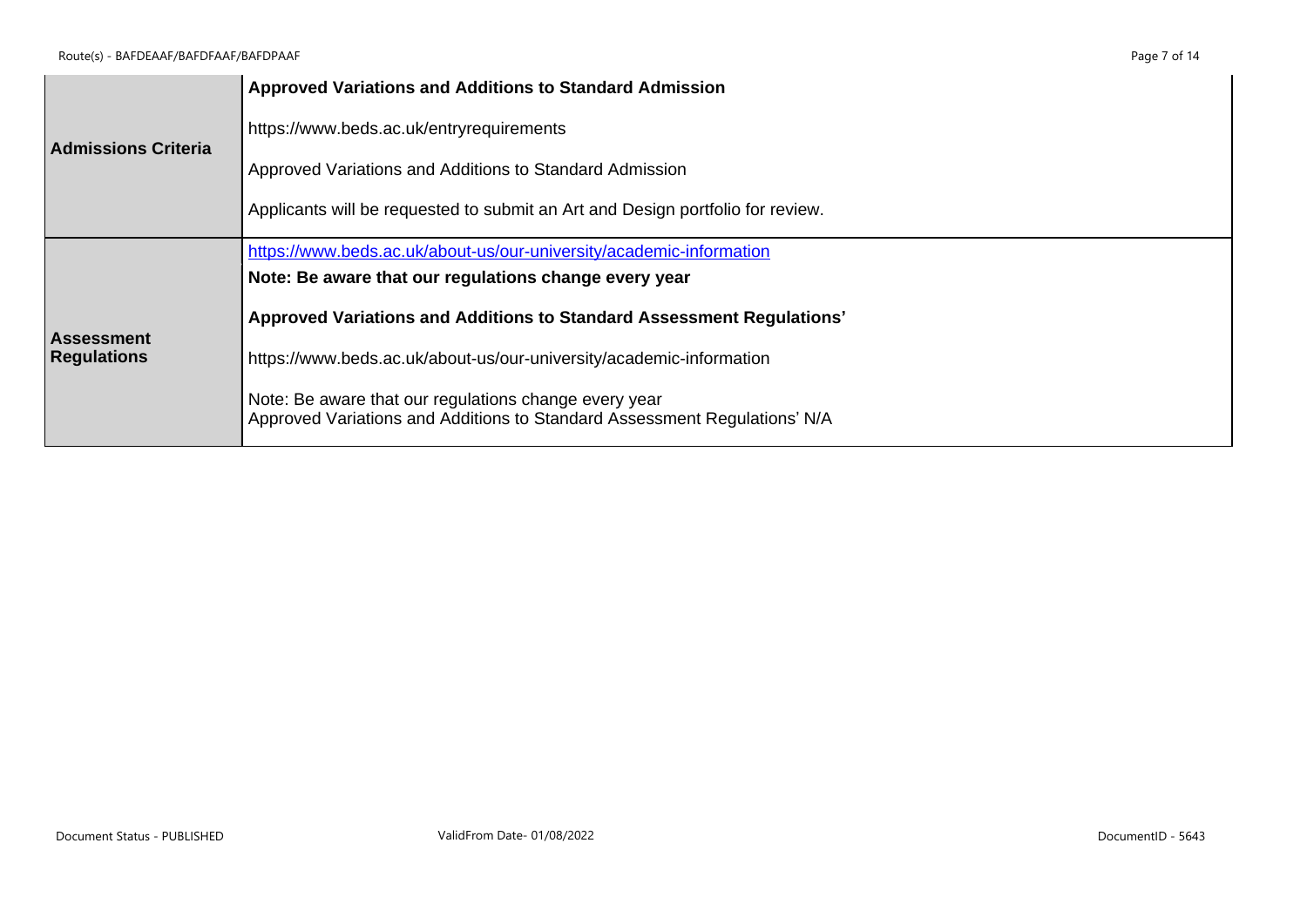## **Section B: Course Structure**

The Units which make up the course are listed below. Each unit contributes to the achievement of the course learning outcomes either through teaching (T), general development of skills and knowledge (D) or in your assessments (A).

| Unit     | lUnit Name                                             |    | Level Credits | Core or<br><b>Option</b> |                                  | $\overline{2}$  | $\overline{\mathbf{3}}$         | $\overline{4}$ | $5\phantom{1}$ | 6                                              | $\overline{7}$                   | 8              | 9                                | 10 | 11 | 12 | 13 | 14 | 15 |
|----------|--------------------------------------------------------|----|---------------|--------------------------|----------------------------------|-----------------|---------------------------------|----------------|----------------|------------------------------------------------|----------------------------------|----------------|----------------------------------|----|----|----|----|----|----|
| ART056-1 | <b>Fashion Design: Exploring Materials and Methods</b> | 14 | 30            | Core                     | T1                               |                 | T12 T2                          |                |                |                                                |                                  |                |                                  |    |    |    |    |    |    |
| ART057-1 | Context and Ideas                                      |    | 30            | Core                     |                                  | T <sub>12</sub> |                                 |                |                |                                                | T <sub>1</sub><br>2              |                |                                  |    |    |    |    |    |    |
| ART063-1 | Introducing Studio Practice                            |    | 30            | Core                     |                                  |                 | T12T12                          |                |                |                                                |                                  |                |                                  |    |    |    |    |    |    |
| ART064-1 | Thinking Through Making                                |    | 30            | Core                     |                                  |                 | T12                             |                |                |                                                |                                  |                |                                  |    |    |    |    |    |    |
| ART051-2 | Developing Professional Practice                       | 15 | 30            | Core                     | D <sub>1</sub><br>$\overline{2}$ |                 |                                 |                | D2 D2 T1       |                                                |                                  |                | D <sub>1</sub><br>$\overline{2}$ |    |    |    |    |    |    |
| ART052-2 | Collaborative Enterprise                               | 15 | 30            | Core                     |                                  |                 |                                 |                |                | D <sub>2</sub> ID <sub>1</sub> ID <sub>1</sub> |                                  |                | D <sub>1</sub><br>$\overline{2}$ |    |    |    |    |    |    |
| ART053-2 | Context and Meaning                                    | 15 | 30            | Core                     |                                  | D12             |                                 |                |                |                                                | D <sub>1</sub><br>$\overline{2}$ | T12            |                                  |    |    |    |    |    |    |
| ART059-2 | <b>Fashion Design: Developing Material and Methods</b> | 15 | 30            | Core                     |                                  |                 | D12                             |                | D12            |                                                |                                  |                |                                  |    |    |    |    |    |    |
| ART025-3 | Final Major Project: Fashion Design                    | 16 | 60            | Core                     | A <sub>1</sub>                   |                 | A <sub>12</sub> A <sub>12</sub> |                | A12 A2         |                                                |                                  |                | A2                               |    |    |    |    |    |    |
| ART029-3 | <b>Creative Futures</b>                                | 16 | 30            | Core                     |                                  |                 |                                 |                | $A1$ $A2$ $A2$ |                                                |                                  |                | A1<br>$\overline{2}$             |    |    |    |    |    |    |
| ART030-3 | <b>Critical and Creative Contexts</b>                  | 16 | 30            | Core                     |                                  | $A1$ $A2$       |                                 |                |                |                                                | A <sub>1</sub><br>2              | A <sub>1</sub> |                                  |    |    |    |    |    |    |

| Unit     | <b>Unit Name</b>                            |  | <b>ICore or</b><br> Level Credits <sub>Option</sub> |  |  |  |  | $\mathbf{\Omega}$ | 10         | 11 | 12 | 13 | 14 | 15 |
|----------|---------------------------------------------|--|-----------------------------------------------------|--|--|--|--|-------------------|------------|----|----|----|----|----|
| ART050-2 | Professional Practice Year (Fashion Design) |  | <b>Core</b>                                         |  |  |  |  |                   | <b>A12</b> |    |    |    |    |    |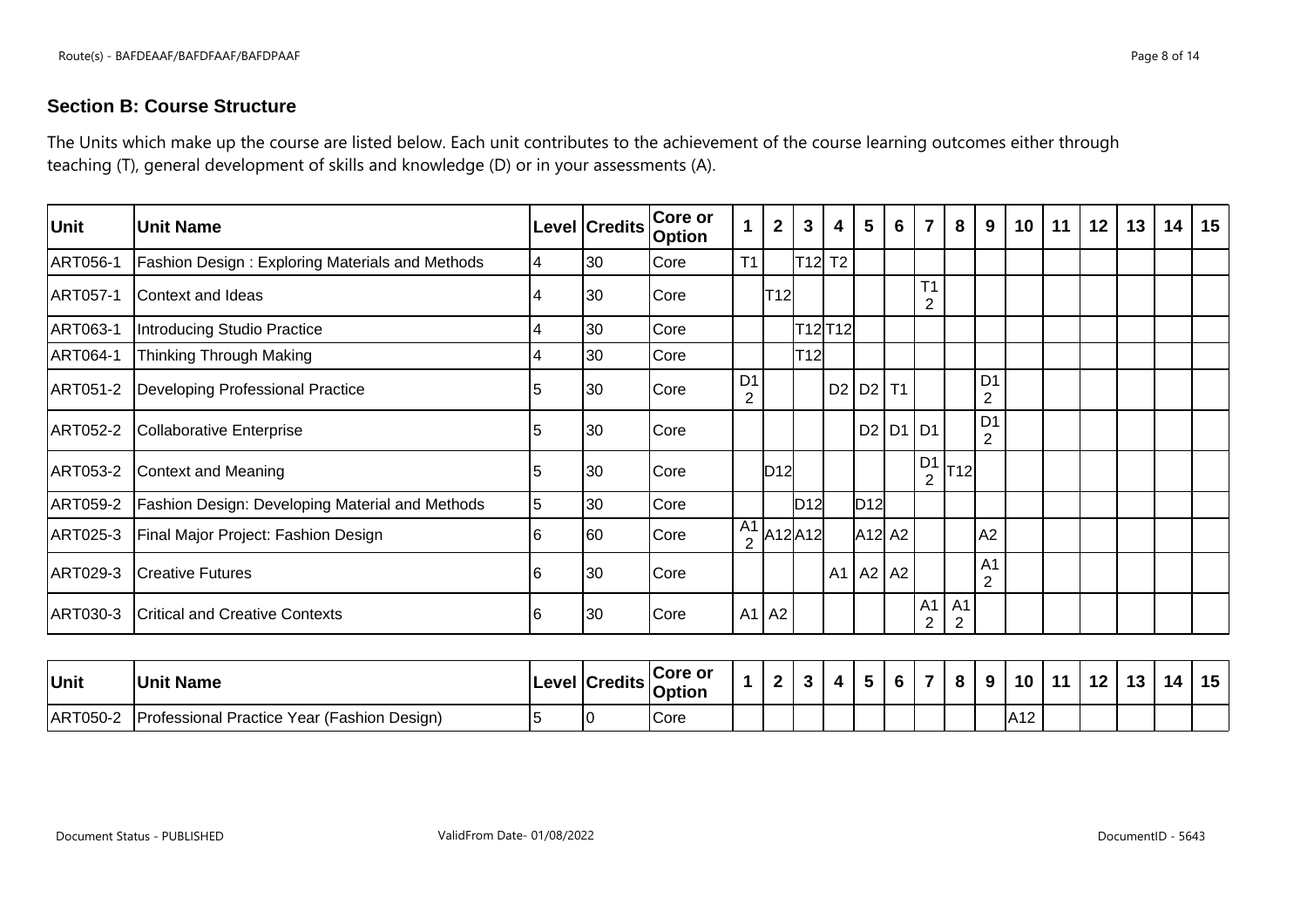Route(s) - BAFDEAAF/BAFDFAAF/BAFDPAAF Page 9 of 14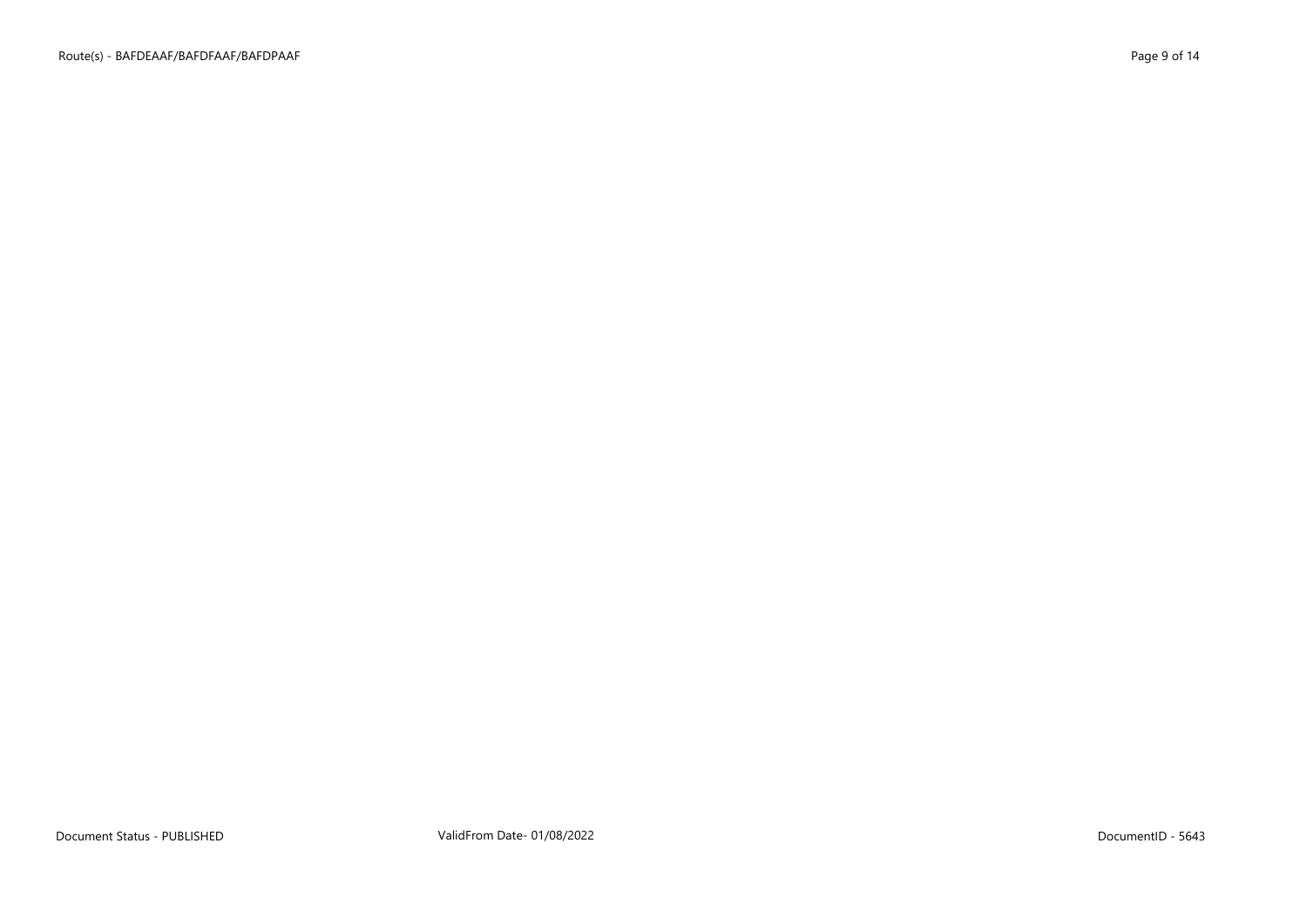| Unit | <b>Unit Name</b>                                  |     | <b>Core or</b><br> Level Credits <sub>Option</sub> |  |  |  | $\bullet$ | -9 | 10 | $\begin{array}{c} 44 \end{array}$ | $\overline{A}$ | $\overline{\phantom{a}}$ | $\mathbf{11}$ | 15 |
|------|---------------------------------------------------|-----|----------------------------------------------------|--|--|--|-----------|----|----|-----------------------------------|----------------|--------------------------|---------------|----|
|      | Units as Sep start, above, see Sec C for sequence | 130 | <b>Core</b>                                        |  |  |  |           |    |    |                                   |                |                          |               |    |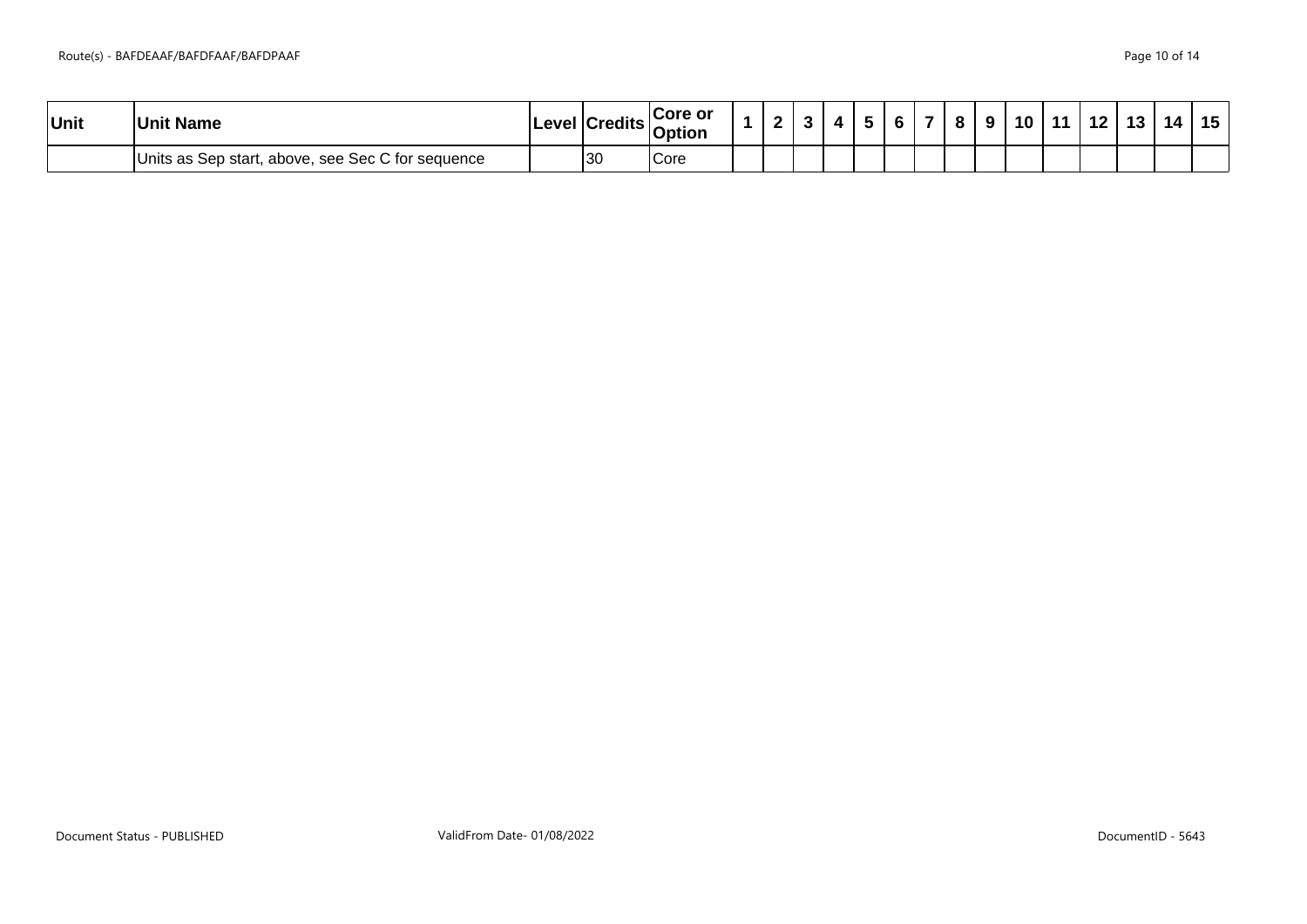Route(s) - BAFDEAAF/BAFDFAAF/BAFDPAAF Page 11 of 14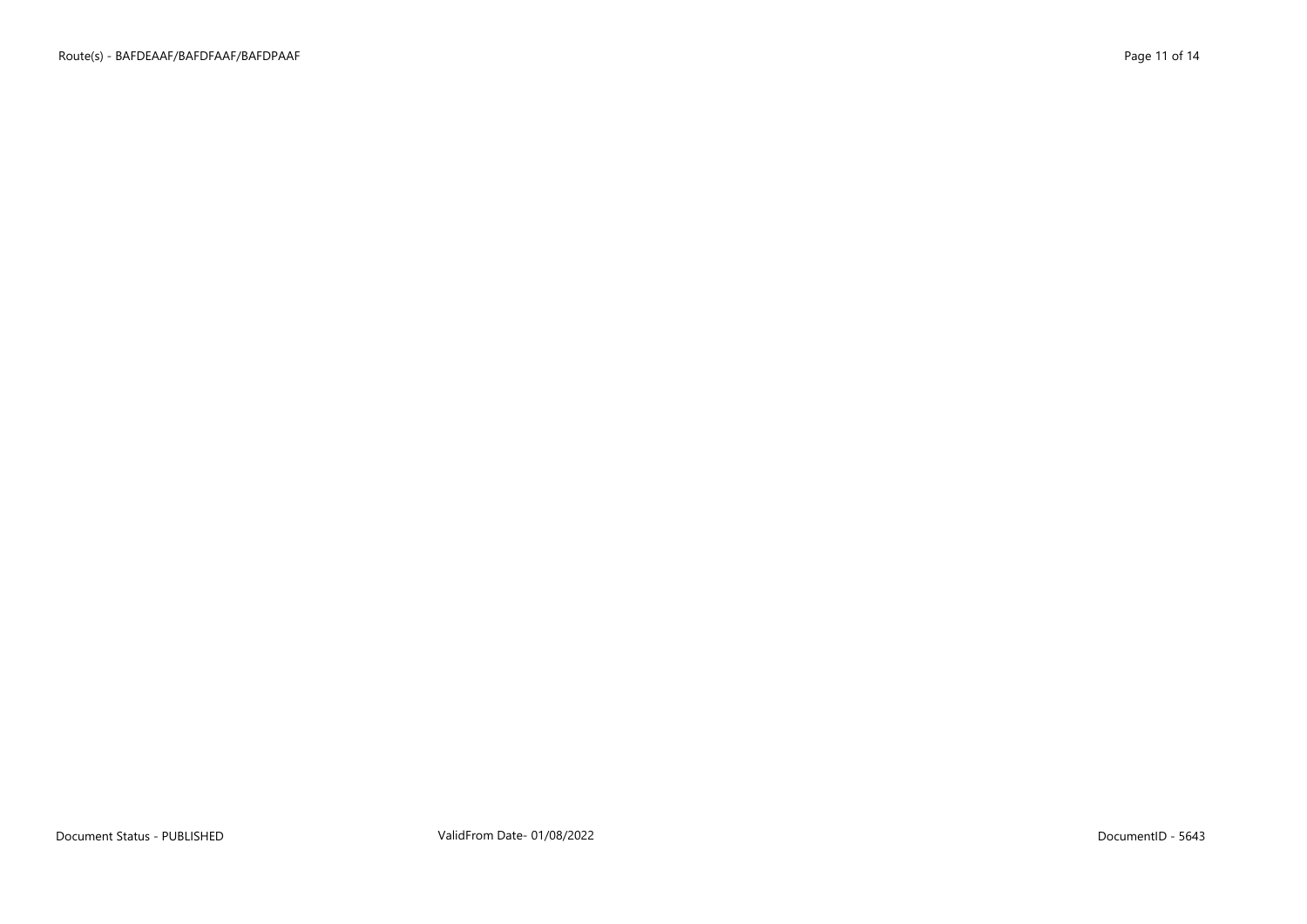## **Section C: Assessment Plan**

The course is assessed as follows :

## **W231- BA (Hons) Fashion Design**

| <b>Unit Code</b> |   |                         | Level Period Core/Option | Ass 1 Type<br>lcode | <b>Ass 1 Submit</b><br>lwk | Ass 2 Type<br>lcode | Ass 2 Submit   Ass 3 Type<br>lwk. | code | <b>Ass 3 Submit</b><br>lwk | Ass 4 Type<br> code | <b>Ass 4 Submit</b><br> wk |
|------------------|---|-------------------------|--------------------------|---------------------|----------------------------|---------------------|-----------------------------------|------|----------------------------|---------------------|----------------------------|
| ART057-1         | 4 | SEM1 Core               |                          | <b>PJ-ART</b>       | 6                          | CW-EPO              | 15                                |      |                            |                     |                            |
| ART063-1         | 4 | SEM1                    | Core                     | PJ-EXH              | 10                         | CW-EPO              | 12                                |      |                            |                     |                            |
| ART056-1         | 4 | SEM2   Core             |                          | CW-PO               | 13                         |                     |                                   |      |                            |                     |                            |
| ART064-1         | 4 | SEM <sub>2</sub>   Core |                          | CW-JO               | 14                         |                     |                                   |      |                            |                     |                            |
| ART051-2         | 5 | SEM1 Core               |                          | CW-PO               | 13                         |                     |                                   |      |                            |                     |                            |
| ART053-2         | 5 | SEM1   Core             |                          | PR-OR               | 6                          | <b>CW-ESS</b>       | 15                                |      |                            |                     |                            |
| ART052-2         | 5 | SEM2   Core             |                          | PJ-ART              | 15                         |                     |                                   |      |                            |                     |                            |
| ART059-2         | 5 | SEM <sub>2</sub>   Core |                          | CW-PO               | 13                         |                     |                                   |      |                            |                     |                            |
| ART030-3         | 6 | SEM1 Core               |                          | CW-OT               | 4                          | <b>PJ-ART</b>       | 15                                |      |                            |                     |                            |
| ART029-3         | 6 | SEM <sub>2</sub>   Core |                          | <b>PJ-ART</b>       | 14                         | CW-PO               | 12                                |      |                            |                     |                            |
| ART025-3         | 6 | TΥ                      | Core                     | <b>PJ-ART</b>       | 26                         |                     |                                   |      |                            |                     |                            |

#### **W238- BA (Hons) Fashion Design with Professional Practice Year**

| <b>Unit Code</b> |  | Level Period Core/Option | <b>Type</b><br>⊥Ass 1<br>lcode | <b>Ass 1 Submit Ass 2 Type</b><br><b>Iwk</b> | Icode | Ass 2 Submit Ass 3 Type<br>lwk | code | Ass 3 Submit Ass 4 Type<br>lwk | lcode | Ass 4 Submit<br><b>Iwk</b> |
|------------------|--|--------------------------|--------------------------------|----------------------------------------------|-------|--------------------------------|------|--------------------------------|-------|----------------------------|
| ART050-2         |  | Core                     | CW-PO                          | υu                                           |       |                                |      |                                |       |                            |

#### **- Fashion Design (Feb start diet, pre Sep 22 only))**

| Unit Code |      | Level Period Core/Option code | Ass 1 Type | Ass 1 Submit Ass 2 Type<br><b>Iwk</b> | lcode | Ass 2 Submit Ass 3 Type<br>lwk | <b>Icode</b> | Ass 3 Submit Ass 4 Type<br>'wk | lcode | Ass 4 Submit<br><b>Iwk</b> |
|-----------|------|-------------------------------|------------|---------------------------------------|-------|--------------------------------|--------------|--------------------------------|-------|----------------------------|
| ART056-1  | 1SEM | Core                          | CW-PO      |                                       |       |                                |              |                                |       |                            |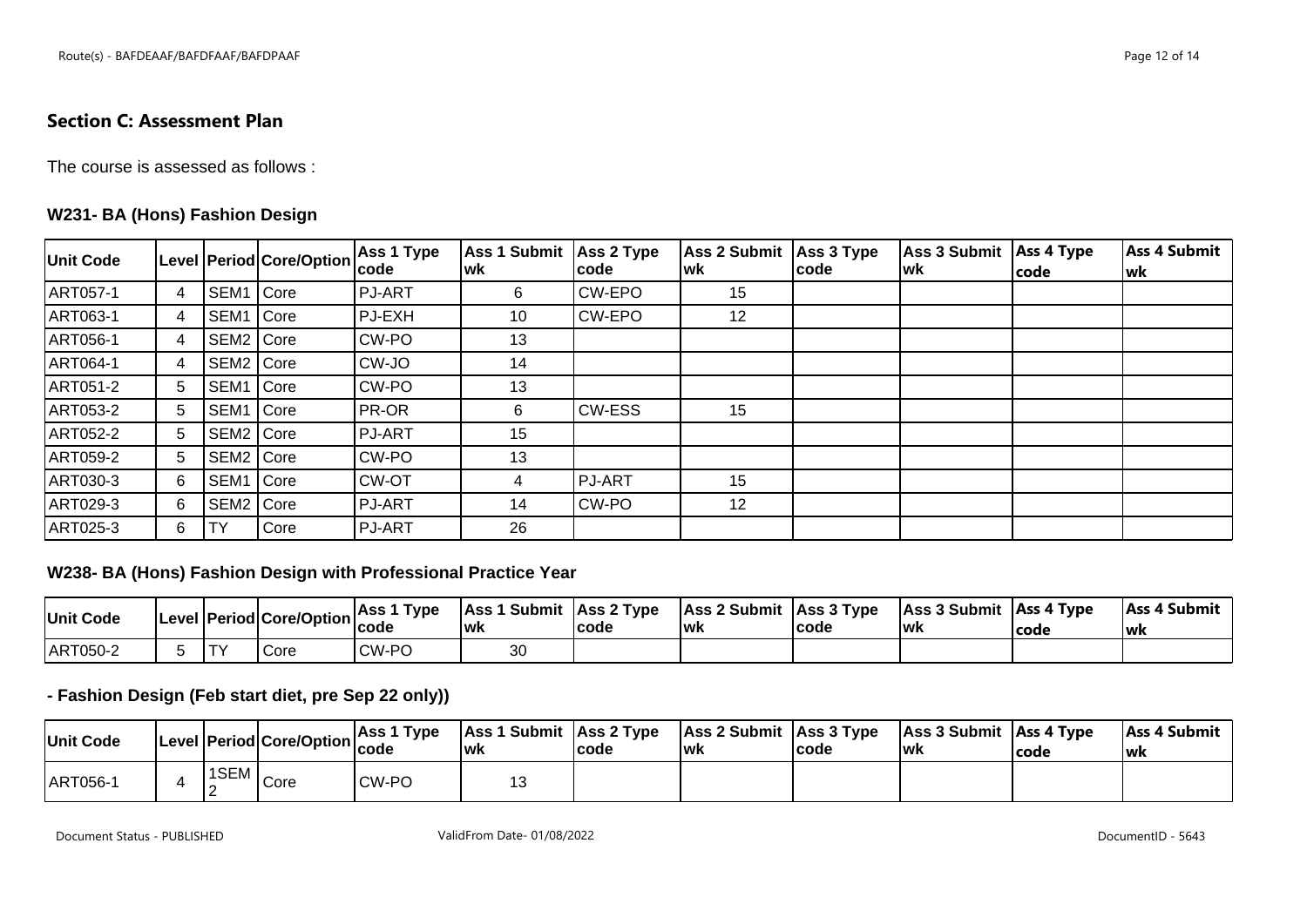| ART064-1 | 4              | 2              | <sup>11SEM</sup> Core | CW-JO         | 14 |               |    |  |  |
|----------|----------------|----------------|-----------------------|---------------|----|---------------|----|--|--|
| ART057-1 | $\overline{4}$ |                | $12$ SEM $ _{Core}$   | <b>PJ-ART</b> | 6  | CW-EPO        | 15 |  |  |
| ART063-1 | 4              |                | $12$ SEM $ _{Core}$   | PJ-EXH        | 10 | CW-EPO        | 12 |  |  |
| ART052-2 | 5              | 2              | $13SEM$ Core          | <b>PJ-ART</b> | 15 |               |    |  |  |
| ART059-2 | 5              | $\overline{2}$ | 13SEM Core            | CW-PO         | 13 |               |    |  |  |
| ART051-2 | 5              | 4SEM           | Core                  | CW-PO         | 13 |               |    |  |  |
| ART053-2 | 5              |                | 14SEM Core            | PR-OR         | 6  | <b>CW-ESS</b> | 15 |  |  |
| ART029-3 | 6              | $\overline{2}$ | 15SEM Core            | CW-PO         | 12 | <b>PJ-ART</b> | 14 |  |  |
| ART030-3 | 6              | $\overline{2}$ | 15SEM Core            | <b>CW-OT</b>  | 4  | <b>PJ-ART</b> | 15 |  |  |
| ART025-3 | 6              |                | <b>I</b> 6SEM Core    | <b>PJ-ART</b> | 13 |               |    |  |  |

| <b>Glossary of Terms for Assessment Type Codes</b> |                                      |  |  |  |  |
|----------------------------------------------------|--------------------------------------|--|--|--|--|
| <b>CW-EPO</b>                                      | Coursework - e-Portfolio             |  |  |  |  |
| <b>CW-ESS</b>                                      | Coursework - Essay                   |  |  |  |  |
| CW-JO                                              | Coursework - Journal                 |  |  |  |  |
| CW-OT                                              | <b>Coursework Other</b>              |  |  |  |  |
| CW-PO                                              | Coursework - Portfolio               |  |  |  |  |
| PJ-ART                                             | Coursework - Artefact                |  |  |  |  |
| PJ-EXH                                             | <b>Coursework - Exhibition</b>       |  |  |  |  |
| PR-OR                                              | <b>Practical - Oral Presentation</b> |  |  |  |  |